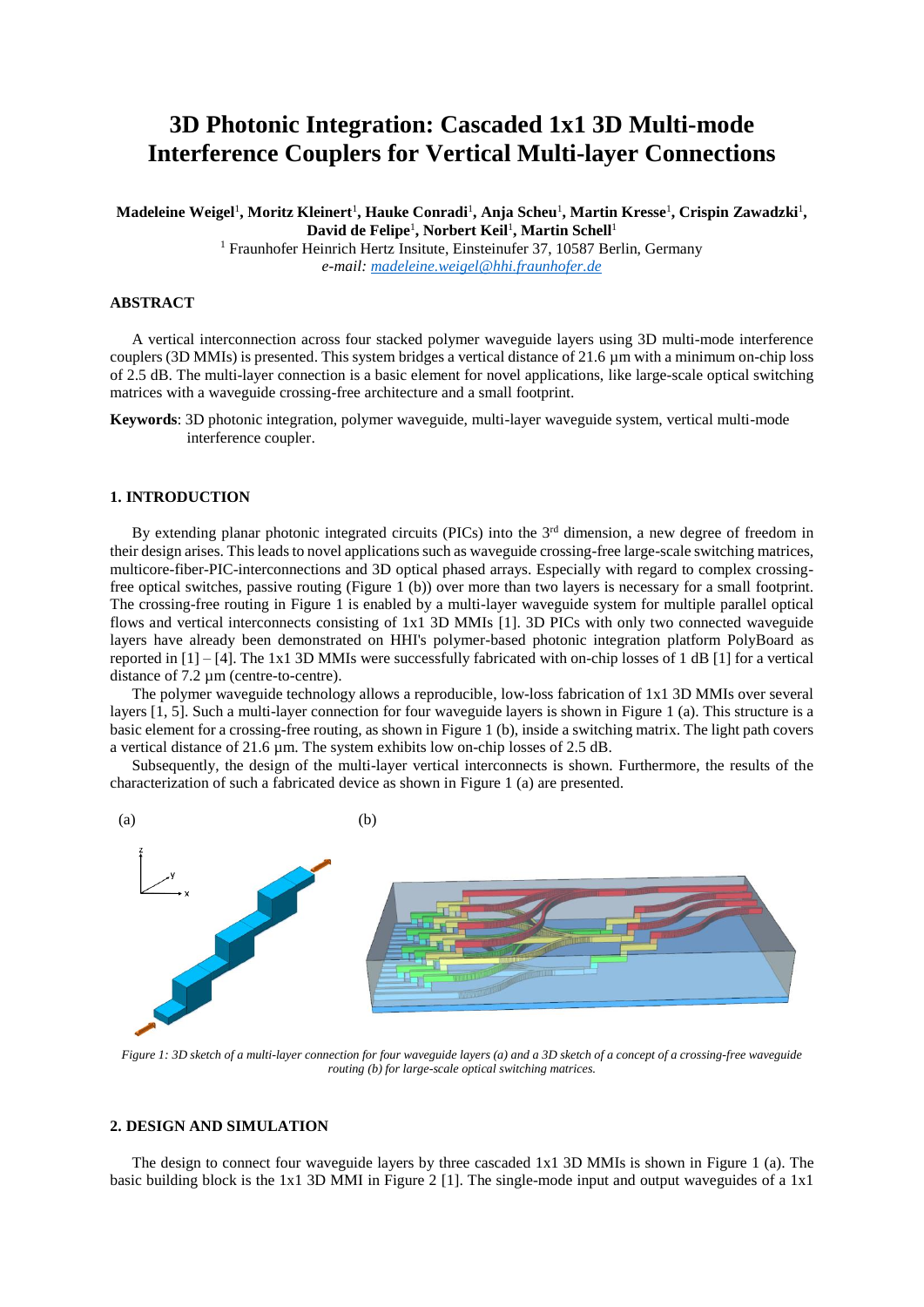3D MMI are connected by a multi-mode interference section. The light is transmitted from the single-mode waveguide with a height of 3.2  $\mu$ m to a 10.4  $\mu$ m high MMI section. The waveguides are channel waveguides based on a polymer core and a polymer cladding with an index contrast of *Δn =* 0.03 at 1550 nm [2, 3]. In the MMI, a multi-mode field arises, resulting in self-interference. Based on the self-imaging theory, an image of the input field at the output waveguide is obtained for a fixed combination of length and height [6, 7]. This output field is similar in phase and intensity to the input field.



<span id="page-1-1"></span>*Figure 3: Simulated MMI loss depending on the wavelength of a multi-layer connection for four vertical waveguide layers with fixed parameters of 1x1 3D MMIs (MMI length L = 173 µm, MMI width W = 1.4 µm and MMI height of 10.4 µm).*

<span id="page-1-0"></span>To determine the expected intensity of the output field as a function of the wavelength, the multi-layer connection structure [\(Figure 1](#page-0-0) (a)) with three connected 1x1 3D MMI was implemented in FIMMPROP. Starting point of the simulation is based on the successfully fabricated and characterized 1x1 3D MMIs with a MMI height of 10.4  $\mu$ m, MMI length  $L = 173 \mu$ m and MMI width  $W = 1.4 \mu$ m [1]. In [Figure 3](#page-1-1) the total MMI losses for three cascaded 1x1 3D MMIs are shown depending on the wavelength for the given parameter set. As a result, the simulation yields a minimum total MMI loss of 2.1 dB at a wavelength of 1550 nm.

#### **3. CHARACTERIZATION**

Optical transmission measurements were conducted on a fabricated multi-layer connection of four waveguide layers based on three cascaded 1x1 3D MMIs. [Figure 4](#page-1-2) shows the wavelength dependent on-chip losses for such a device with a MMI length  $L = 173 \mu m$ , a MMI width  $W = 1.4 \mu m$  and a MMI height of 10.4  $\mu$ m. The on-chip losses are normalized by the average transmission losses of straight reference waveguides per waveguide layer (approx. 2 dB). [Figure 4](#page-1-2) shows for the device a minimum on-chip loss of 2.5 dB at a wavelength of 1517 nm. The device was successfully fabricated with low additional loss (< 0.4 dB) compared to the simulation [\(Figure 3\)](#page-1-1).



<span id="page-1-2"></span>*Figure 4: Optical transmission measurement on a multi-layer connection of four vertical waveguide layers consisting of three cascaded 1x1 3D MMIs with a MMI height of 10.4 µm, MMI length L = 173 µm and a MMI width W = 1.4 µm. The losses of the device were normalized by the transmission loss through a straight reference waveguide (2 dB) without vertical interconnection.*

[Figure 4](#page-1-2) shows a shift of the wavelength with the minimum loss compared to the simulation results in [Figure](#page-1-1)  [3](#page-1-1) to smaller wavelengths. Based on the self-imaging theory, this shift may be due to the variation of the parameters